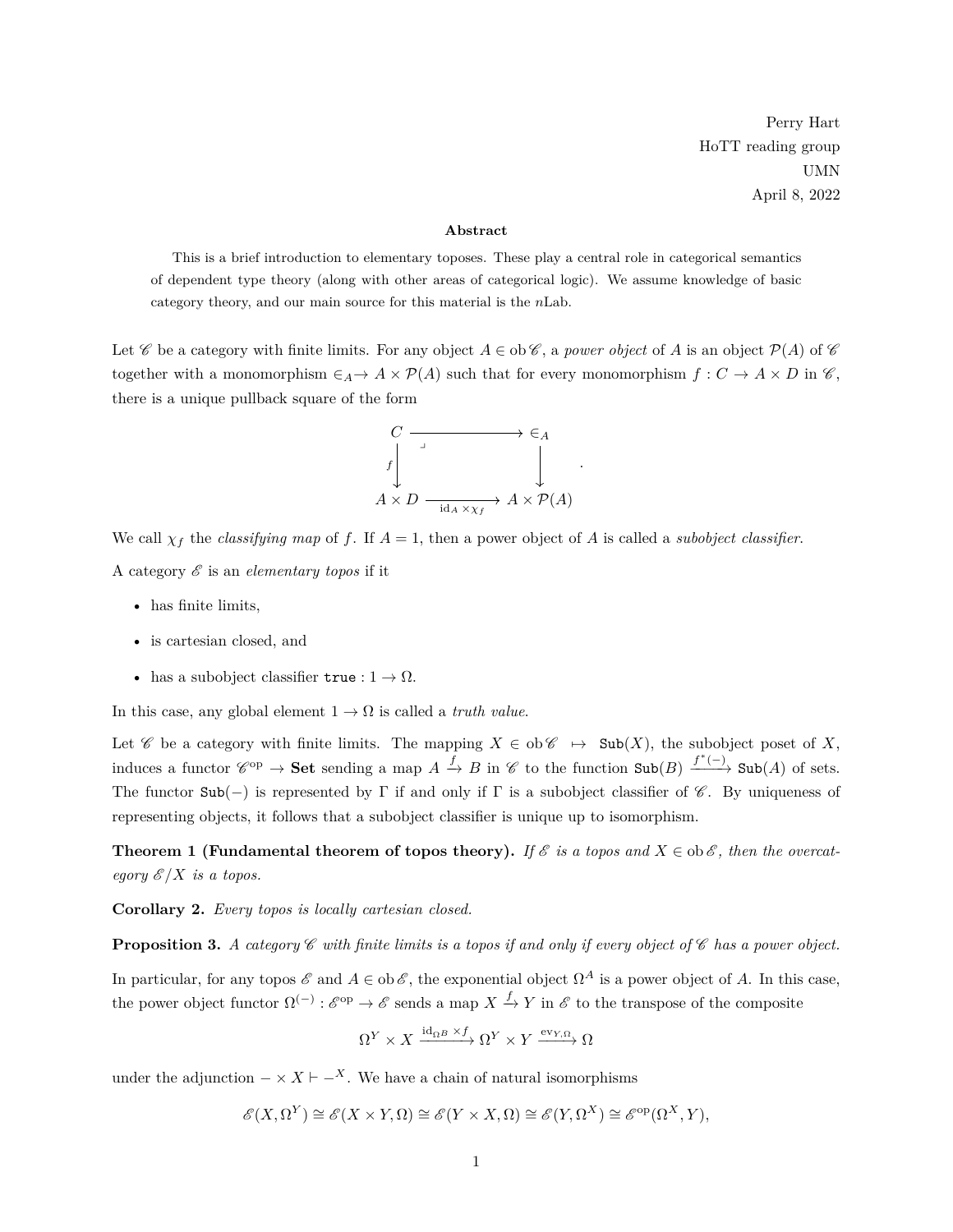which gives us an adjunction  $(\Omega^{(-)})^{\text{op}} \vdash \Omega^{(-)}$ . By an argument due to Paré, this adjunction is *monadic* in the sense that  $\Omega^{(-)}$  reflects isomorphisms and preserves reflexive coequalizers, which implies that  $\Omega^{(-)}$ creates limits. Since  $\mathscr E$  has finite limits as a topos, it follows that  $\mathscr E^{\rm op}$  has finite limits, i.e.,  $\mathscr E$  has finite *colimits*. In particular,  $\mathscr E$  has an initial object 0.

## **Lemma 4.** *The initial object of*  $\mathscr E$  *is strict.*

*Proof.* Let  $X \in ob \mathscr{E}$  and  $f : X \to 0$ . We must show that f is an isomorphism. Notice that the map  $0 \stackrel{id_0}{\longrightarrow} 0$ is both initial and terminal in the overcategory  $\mathscr{E}/0$ . The pullback functor  $f^* : \mathscr{E}/0 \to \mathscr{E}/X$  has a left adjoint and thus preserves limits. Therefore,  $g := f^*(\text{id}_0)$  is terminal in  $\mathscr{E}/X$ . We thus have an isomorphism  $h: g \stackrel{\cong}{\to} id_X$ . Moreover,  $f^*$  has a right adjoint by Corollary [2](#page-0-0) and thus preserves colimits. Hence *g* is also initial in  $\mathscr{E}/X$ . This means that  $dom(g) = 0$ , and  $f \circ g = id_0$ . The map *h* gives us an isomorphism  $h: 0 \stackrel{\cong}{\to} X$ in  $\mathscr E$  such that  $g = id_A \circ h$ . This implies that  $f = h^{-1}$ , so that  $f$  is an isomorphism.  $\Box$ 

**Corollary 5.** *For any*  $X \in ob \mathcal{E}$ *, the unique map*  $0 \to X$  *is monic.* 

Notably, the classifying map of  $0 \rightarrow 1$  is called *false*.

**Proposition 6.** Suppose that  $\Omega \stackrel{f}{\to} \Omega$  is monic. Then  $f \circ f = id_{\Omega}$  (so that  $f$  is an automorphism).

## **Example 7.**

- 1. The category **Set** is a *Boolean* topos, i.e.,  $\Omega \cong 1 \coprod 1$ .
- 2. For any small category  $\mathscr{C}$ , the presheaf category  $\hat{\mathscr{C}} := [\mathscr{C}^{\text{op}}, \mathbf{Set}]$  is a topos where the functor  $\Omega$  sends  $U \in ob\mathscr{C}$  to the set sieves(*U*) of *sieves on U*, i.e., sets  $\sigma$  of morphisms over *U* such that for any morphisms  $f: X \to Y$  and  $g: Y \to U$  in  $\mathscr{C}$ ,

$$
Y \xrightarrow{g} U \in \sigma \implies X \xrightarrow{f} Y \xrightarrow{g} U \in \sigma.
$$

The action of  $\Omega$  on morphisms in  $\mathscr C$  is defined by

$$
V \xrightarrow{h} U \mapsto \sigma \mapsto \{ f : X \to V \mid h \circ f \in \sigma, \ X \in \text{ob}\,\mathscr{C} \}.
$$

The sieve on *U* generated by  $\mathrm{id}_U$  is the top element sieve<sub>top</sub>(*U*) of sieves(*U*). We define true :  $1 \to \Omega$ as the natural transformation with components

$$
\begin{aligned} \mathtt{true}(U) : \{ * \} &\rightarrow \mathtt{sieves}(U) \\ * &\mapsto \mathtt{sieve}_{\mathtt{top}}(U). \end{aligned}
$$

For any monomorphism  $\varphi : F \hookrightarrow G$  in  $\widehat{\mathscr{C}}$ , the classifying map of  $\varphi$  has components

$$
\chi_{\varphi}(U) : G(U) \to \Omega(U)
$$
  

$$
x \mapsto \{f : X \to U \mid G(f)(x) \in F(X), \ X \in \text{ob}\,\mathscr{C}\}.
$$

The subobject  $\Omega_{\text{dec}} \hookrightarrow \Omega$  consisting of decidable sieves classifies all monomorphisms  $F \xrightarrow{\psi} G$  in  $\hat{\mathscr{C}}$  such that  $\psi_A : F(A) \to G(A)$  has decidable image for every  $A \in ob \mathscr{C}$ . Here, for any set *T*, a subset  $S \subset T$ is decidable if and only if for any  $x \in T$ , the disjunction  $x \in S \vee x \notin S$  is provable. If our metatheory includes LEM, then  $\Omega_{\text{dec}} = \Omega$ .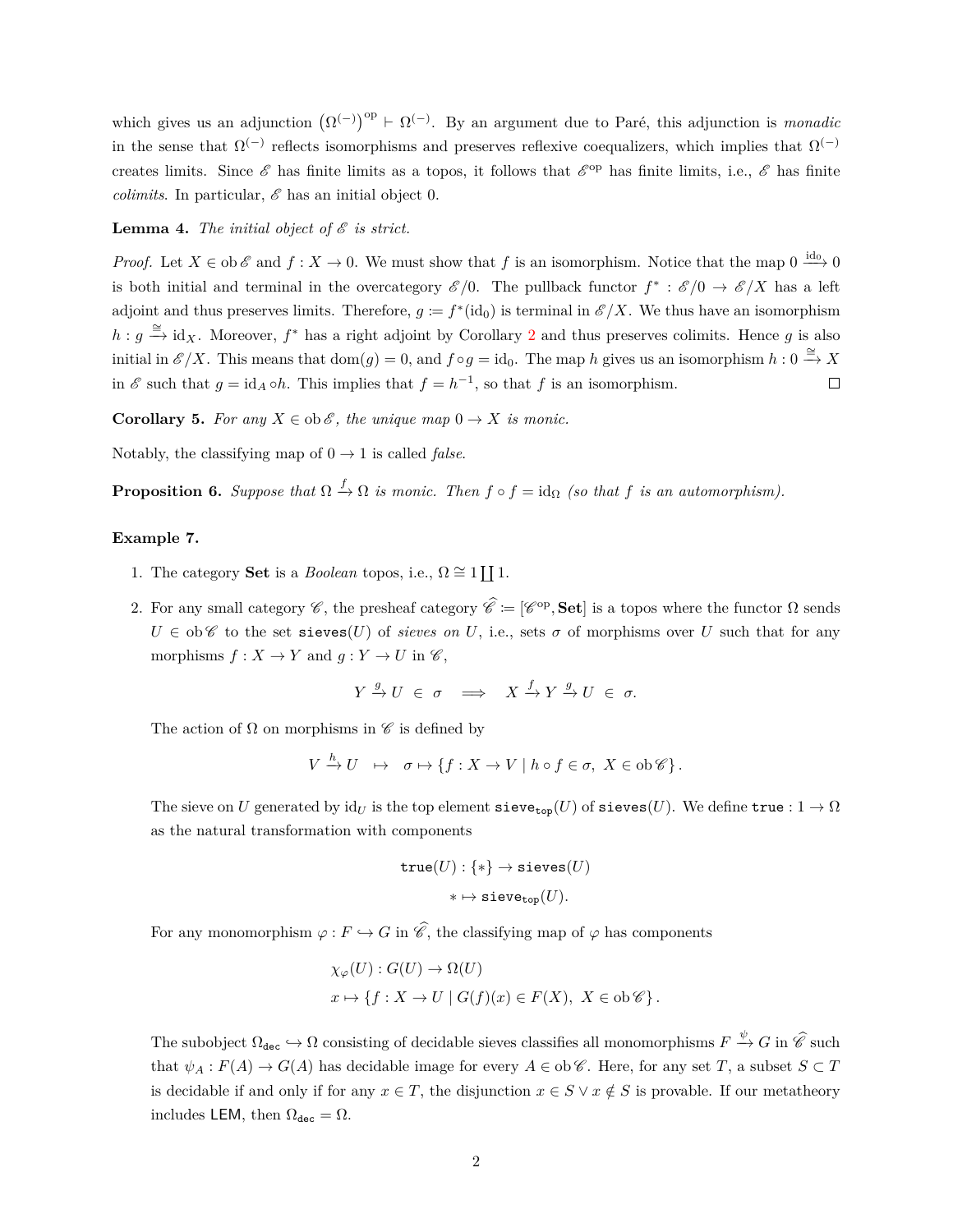**Definition 8 (Heyting algebra).** Let *L* be a bounded lattice. We say that *L* is a *Heyting algebra* if it has a binary operation  $\Rightarrow: L \times L \rightarrow L$ , called *implication*, such that

$$
p \Rightarrow p = 1
$$
  
\n
$$
p \land (p \Rightarrow q) = p \land q
$$
  
\n
$$
q \land (p \Rightarrow q) = q
$$
  
\n
$$
p \Rightarrow (q \land r) = (p \Rightarrow q) \land (p \Rightarrow r).
$$

For any topos  $\mathscr E$  and  $A \in ob \mathscr E$ , the poset  $\text{Sub}(A)$  is a Heyting algebra. As a result,  $\text{Sub}(A)$  is a model of intuitionistic propositional calculus. For example, the meet  $\cap$  and join  $\cup$  operation for Sub(*A*) are precisely the binary product and binary coproduct in  $\text{Sub}(A)$ , respectively.

**Proposition 9.** *Let U*<sup>1</sup> *and U*<sup>2</sup> *be subobjects of A.*

*1. We have a pullback square*



*in* E *consisting of monomorphisms.*

*2. We have a pushout square*



*in*  $\mathscr E$  *where*  $\alpha$  *is a monomorphism.* 

Moreover, implication  $\text{Sub}(A) \times \text{Sub}(A) \stackrel{\Rightarrow}{\longrightarrow} \text{Sub}(A)$  is defined by

$$
U_1 \Rightarrow U_2 = \Pi_{U_1}(U_1 \cap U_2),
$$

where Π denotes the dependent product.

*Remark* 10*.* A *Boolean algebra* is a Heyting algebra *L* where every *x* ∈ *L* has a complement, i.e., an element  $c_x \in L$  such that  $x \vee c_x = 1$  and  $x \wedge c_x = 0$ . A topos  $\mathscr E$  is Boolean if and only if  $\text{Sub}(A)$  is a Boolean algebra for all  $A \in ob \mathscr{E}$ . In this case,  $Sub(A)$  satisfies LEM.

Let  $\mathscr E$  be a topos and consider a map  $\texttt{El} : \widehat{U} \to U$  in  $\mathscr E$ . We say that a map  $f : X \to Y$  in  $\mathscr E$  is  $U$ *-small* if there exists a pullback square of the form

<span id="page-2-0"></span>
$$
\begin{array}{ccc}\nX & \longrightarrow & \widehat{U} \\
f & \downarrow & \downarrow \\
Y & \longrightarrow & U\n\end{array} \tag{*}
$$

Note that the class of *U*-small maps is closed under pullbacks. We say that El is a *universe in*  $\mathscr E$  if the class of *U*-small maps